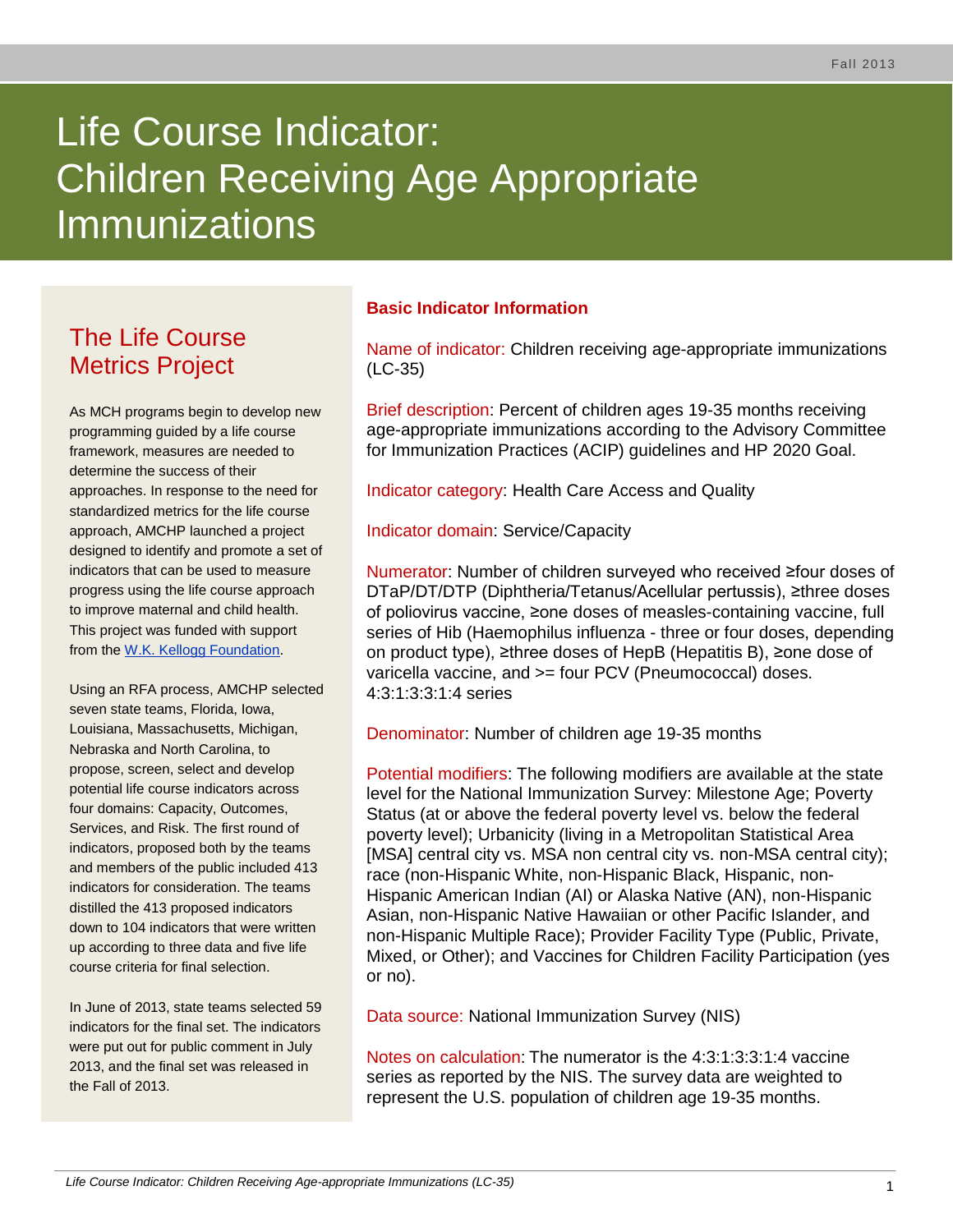Similar measures in other indicator sets: HP 2020 Focus areas IID-1, IID-7, IID-8 (Leading Health Indicator), IID-9; Title V Performance Measure #07; NQF measure 0038; MIECHV Benchmark Area Improved Maternal and Newborn Health: Well-Child Visits; United Health Rankings Core Measure

# **Life Course Criteria**

## *Introduction*

The prevention of disease and its spread is critical to ensuring the public's health. Vaccine-preventable diseases have a costly impact, including medical visits, hospitalizations, long-term disability or adverse health outcomes, and possible death.<sup>3</sup> Early vaccinations against serious and crippling diseases, administered when children are most vulnerable, can protect children against illness, lifetime adverse health effects, and even early death. In the past century, life expectancy has increased by more than 30 years and mortality for most childhood vaccine-preventable diseases has decreased by 99 percent.<sup>4</sup> Furthermore, immunizing individual children can help protect the health of communities at large, including children who are too young to be vaccinated. Vaccinations can also improve health outcomes for future generations by limiting the spread of disease and potentially ending serious side effects of certain diseases.<sup>5</sup>

Properly immunizing infants and children against serious infectious diseases helps both the individual child (critical and sensitive period) and future generations (over time), which is consistent with life course science. With regard to communication and explanation of the indicator, in general, vaccines are accepted as a safe and effective way to protect the health of young children. However, in recent years there has been an increase in the number of parents refusing to vaccinate their children, citing fears of the adverse effects of vaccination (in many cases based upon faulty science) and questioning its value, given the reduction and elimination of vaccine-preventable diseases in the United States. While the number of parents refusing vaccines is quite small, it poses a threat to communities, and communicating and upholding the value of vaccination will remain a public health challenge in the years to come.

#### *Implications for equity*

Disparities in childhood immunizations have been found among those populations affected by poverty and low socioeconomic status. The NIS allows for comparison of childhood immunization rates by race/ethnicity and by poverty status (at or above the federal poverty level or below the federal poverty level). In the most recent survey results (2011), immunization coverage, or estimates of the number of people who have received particular vaccines, differs by poverty level. The Vaccines For Children program was created to provide vaccinations to financially vulnerable children and has helped eliminate differences for particular vaccines; however, immunization coverage rates among children living below poverty are still lower than those for children living at or above the poverty level for newer vaccines (e.g., pneumococcal conjugate vaccine and rotavirus vaccine) and vaccines that require four doses to complete the series.

Additionally, there is some evidence that race and ethnicity may have implications for equity in childhood immunizations. The recent NIS data indicate that American Indian/Alaska Native (AI/AN) children have lower immunization coverage compared with white children for many vaccines. Immunization coverage among AI/AN children decreased from 81.8 percent in 2010 to 72.7 percent in 2011 for ≥ four doses of DTaP, and from 85.3 percent to 75.3 percent for ≥ four doses of PCV (Pneumococcal conjugate vaccine). While immunization coverage rates vary among other racial and ethnic groups, few differences were observed after adjusting for poverty status. For example, differences in immunization coverage between white and black children could be explained by a higher prevalence of poverty among black children. Immunization coverage among children in all other racial/ethnic groups was similar to or higher than immunization coverage among white children for most vaccines after adjusting for poverty.[1](#page-3-0)

#### *Public health impact*

Vaccines have been shown to be one of the most cost-effective clinical preventive services, and childhood immunization programs provide a very high return on investment. Per Healthy People 2020, "for each birth cohort vaccinated with the routine immunization schedule (this includes DTap, Td (Tetanus-Diphtheria), Hib, Polio, MMR (Measles/Mumps/Rubella), Hep B, and varicella vaccines), society:

- Saves 33,000 lives.
- Prevents 14 million cases of disease.
- Reduces direct health care costs by \$9.9 billion.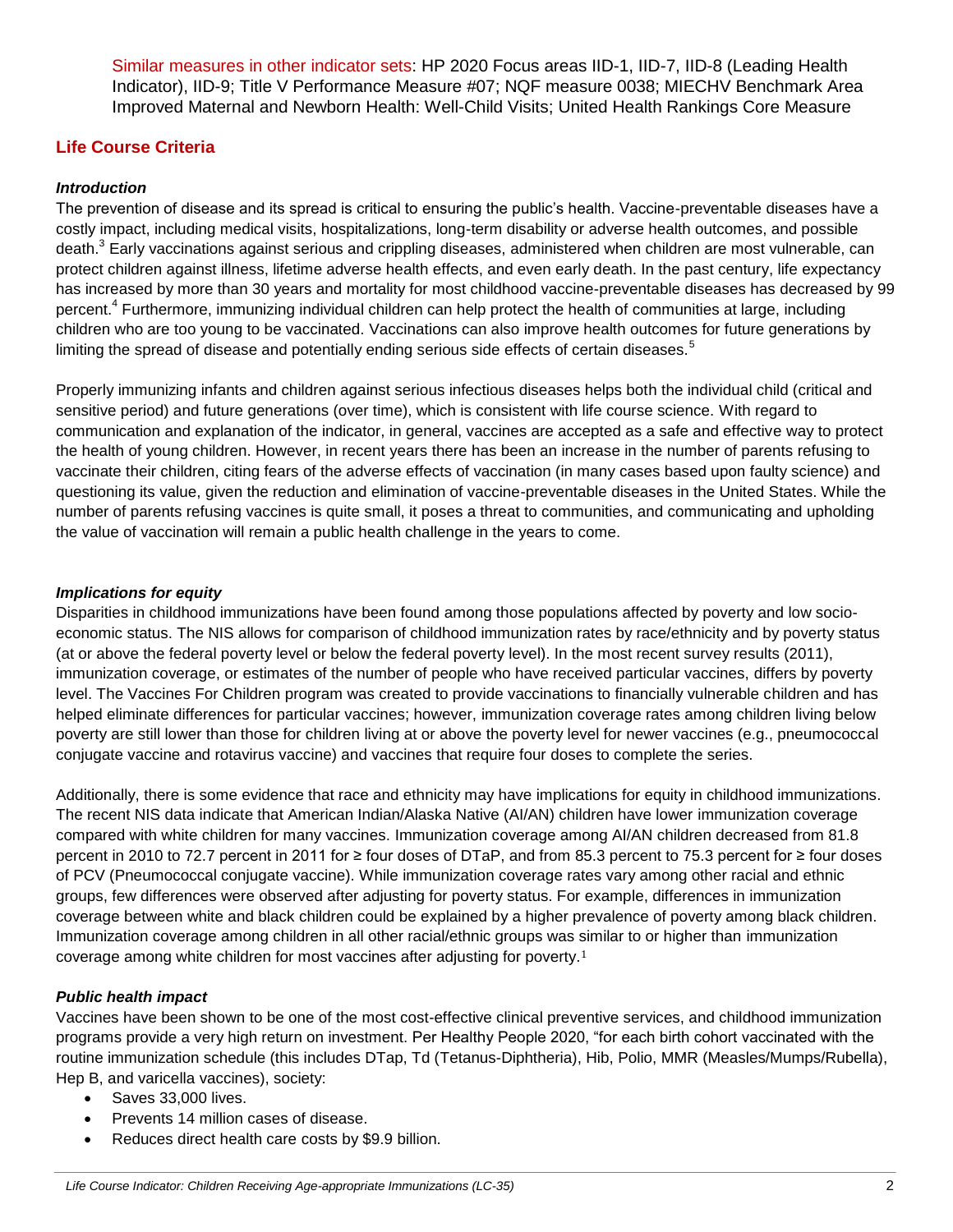Saves \$33.4 billion in indirect costs."<sup>6</sup>

Immunizations help protect the health of a community, especially those people who cannot be immunized such as children who are too young for particular vaccines (e.g., measles vaccine cannot be given to a child less than one year), cannot be immunized for medical reasons (e.g., children with leukemia), or cannot make an appropriate immune response to the vaccine.<sup>7</sup> Medical and religious exemptions to school immunization requirements are allowed in most states (medical in all states, and religious in most states), thus making it important for health departments and schools to work together to maintain high immunization coverage rates.<sup>8</sup> While the incidence of most vaccine-preventable diseases remains at historically low levels in the United States, recent outbreaks, such as measles and pertussis, highlight the public health costs and need to maintain high rates of immunization.<sup>9,10</sup>

Vaccine-preventable diseases also can have additional social and economic costs, including missed school days for children and lost work time for parents; medical costs from doctor's visits, medications and hospitalizations; and premature death.<sup>11</sup> The return on investment and maintenance of herd immunity signifies that an increase in the indicator of age-appropriate immunizations is vitally important for the continued preservation and protection of childhood, family, and community health.

# *Leverage or realign resources*

To maintain high immunization coverage rates, the Centers for Disease Control and Prevention (CDC) encourages the use of evidence-based methods, which include the following components:

- parent and provider reminders
- reducing out-of-pocket costs
- standing orders
- home visits to vulnerable populations
- vaccination requirements for child care centers
- use of immunization information systems
- vaccination programs in child care centers and Special Supplemental Nutrition Program for Women, Infants, and Children (WIC) settings[1](#page-3-0)

These components lend themselves to traditional public health partnerships (e.g., among providers, immunization programs, WIC programs, and home visiting programs), but also suggest collaborations among new partners such as child care centers and community organizations.

Under the Affordable Care Act (ACA), health plans are required to cover recommended immunizations without cost to the enrollee when administered by an in-network provider. ACA also reauthorizes the Section 317 Immunization Grant Program, which provides availability of federally purchased vaccines and grants to all 50 states, the District of Columbia, five large urban areas, and territories and protectorates to provide immunization services to priority populations.<sup>12</sup>

#### *Predict an individual's health and wellness and/or that of their offspring*

Vaccination is one of the best ways parents can protect infants, children, and teens from 16 potentially harmful and contagious diseases. Vaccine-preventable diseases can be very serious, may require hospitalization, cause long-lasting health complications, or even be deadly – especially in infants and young children.<sup>13</sup>

In addition to protecting an individual child's health, specific immunizations also can protect future generations. For example, once a female infant or child has been fully immunized against Hepatitis B, she also is protecting any future children she may have from the possibility of perinatal transmission. In some cases, specifically children of refugees from countries where Hepatitis B is endemic, the Hepatitis B vaccine provides the opportunity to break the cycle of maternal to child transmission which may not be present in the country of origin.

While this particular indicator pertains to childhood immunizations, it should be noted that immunizations are recommended throughout a person's life. The CDC sets recommended adolescent and adult immunization schedules along with the infant and childhood schedules. Adolescents need to be immunized because vaccine protection from some childhood vaccines wears off over time and boosters are needed, and also because some vaccines, like HPV, are given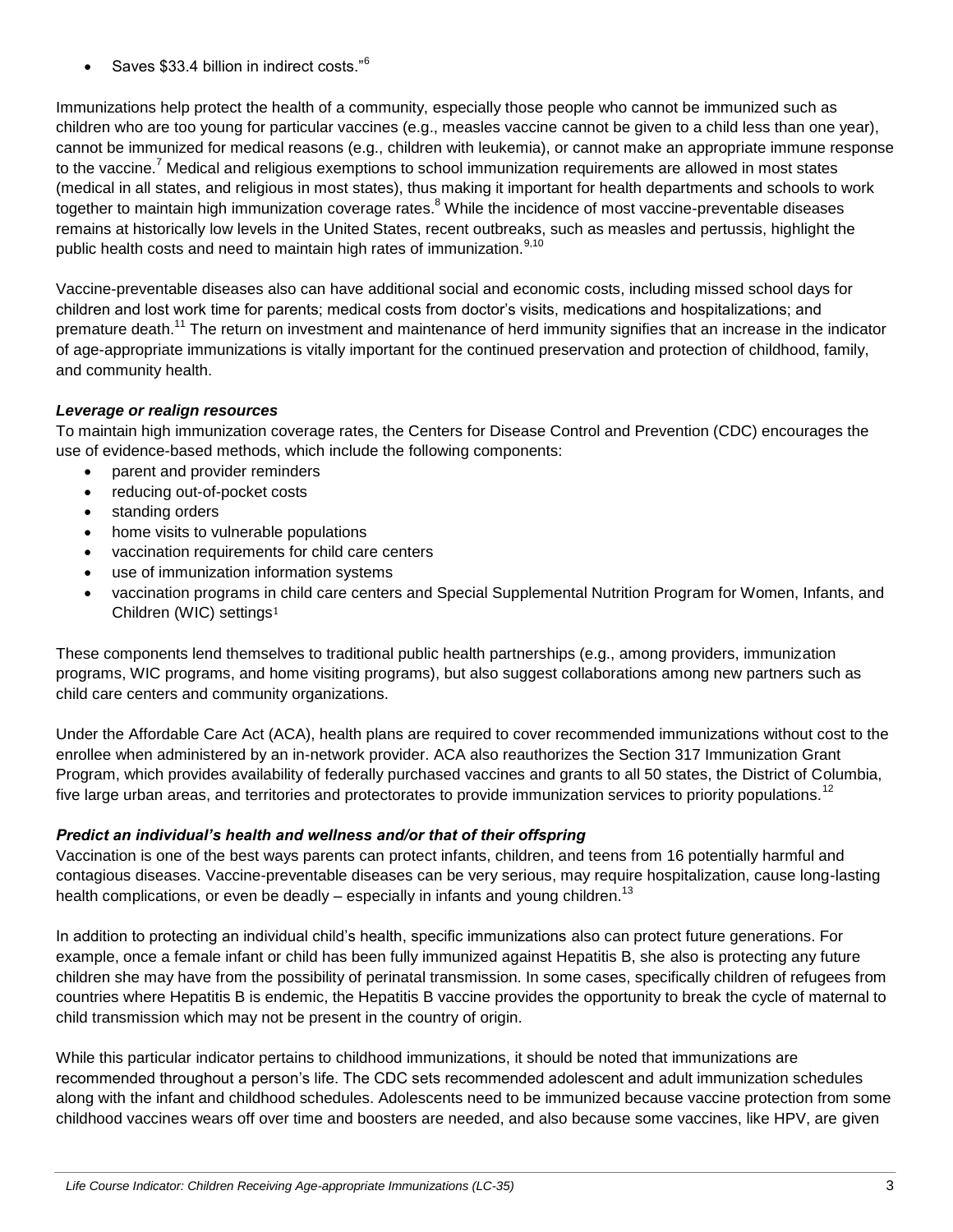only during the preteen years.<sup>14</sup> Adults need booster vaccinations for some childhood vaccines, but also may need vaccines against diseases such as influenza and pneumococcal pneumonia.<sup>15</sup>

# **Data Criteria**

# *Data availability*

The NIS is a list-assisted random-digit-dial telephone survey followed by a mailed survey to children's immunization providers. Parent/guardian respondents provide vaccination and sociodemographic information on children or adolescents in their care. The NIS began data collection in April 1994 to monitor childhood immunization coverage. The survey is conducted jointly by the National Center for Immunizations and Respiratory Diseases and the National Center for Health Statistics, CDC.

The study collects data by interviewing households in all 50 States, the District of Columbia and selected large urban areas. The target population for the NIS is children between the ages of 19 and 35 months living in the United States at the time of the interview. Vaccinations included in the survey are: diphtheria and tetanus toxoids and acellular pertussis vaccine (DTaP); poliovirus vaccine (polio); measles-containing vaccine (MCV); Haemophilus influenzae type b vaccine (Hib); hepatitis B vaccine (Hep B); varicella zoster vaccine (chicken pox), pneumococcal conjugate vaccine (PCV), hepatitis A vaccine (Hep A), and influenza vaccine (FLU). Survey data are used to calculate vaccine coverage rates based on the recommended number of doses to be up to date, as recommended by the Advisory Committee on Immunization Practices (ACIP). Estimates are produced for the nation and non-overlapping geographic areas consisting of the 50 states, the District of Columbia, and selected large urban areas. Data files for the NIS are available starting with 1995.

State-level data on immunization coverage from NIS for the series included in this indicator are published annually through the CDC Morbidity and Mortality Weekly Report (in September for the previous year's data). State level data from 2011 is currently available on the CDC website (users can download the dataset and SAS and R input statements from the CDC website at [cdc.gov/nchs/nis/data\\_files.htm\)](http://www.cdc.gov/nchs/nis/data_files.htm). Data users should note that the 2011 data includes a modified series where Hib was not analyzed, due to a shortage of vaccines.

#### *Data quality*

For both the NIS and the NIS-Teen, parents and guardians are asked for consent for a second phase of the study in which the child or adolescent's pediatrician is contacted. The provider receives an immunization history questionnaire to fill out for the selected child; this information is used to ensure the accuracy and precision of the immunization coverage estimates. CDC publishes a NIS "Guide to Quality Control Procedures" that describes the procedures used to ensure the quality of the data through all phases of the sampling, data collection, and processing.

The data are weighted to reduce potential biases from non-response and non-coverage. In addition to households with an eligible child that do not respond to the survey, an additional source of potential error is a household that responds but does not have complete provider information. Item non-response for the NIS is typically very low. However, for data elements used in weighting, the hot-deck method of imputation is used. Although in one year a total of about 14,000 data elements are imputed, these account for only 0.08 percent of all data items in the file.

<span id="page-3-0"></span>The findings in the NIS are subject to at least four limitations. First, 2011 was the first year that the NIS used a dual-frame sampling scheme that included landline and cell phones for households, thus estimates might not be comparable with those from previous years when surveys were conducted using landline phones only. Although differences between national landline and dual-frame estimates for specific vaccines in the 2011 NIS were small, (absolute magnitude <1 percent), larger variations were observed for state-specific coverage estimates. Comparisons of 2011 estimates with those of previous years at the state level should be interpreted with caution. Second, immunization coverage might have been underestimated because of the exclusive use of provider-reported vaccination records. Completeness of these records is unknown, and estimates might have been biased upwards or downwards if immunization coverage among children without provider records differed from immunization coverage among children with provider data. Third, although survey results are weighted, bias could still remain because of non-response and exclusion of households without telephone service. Finally, although national immunization coverage estimates are precise, confidence intervals are much wider for state estimates, thus the point estimates should be interpreted with caution.<sup>1</sup>